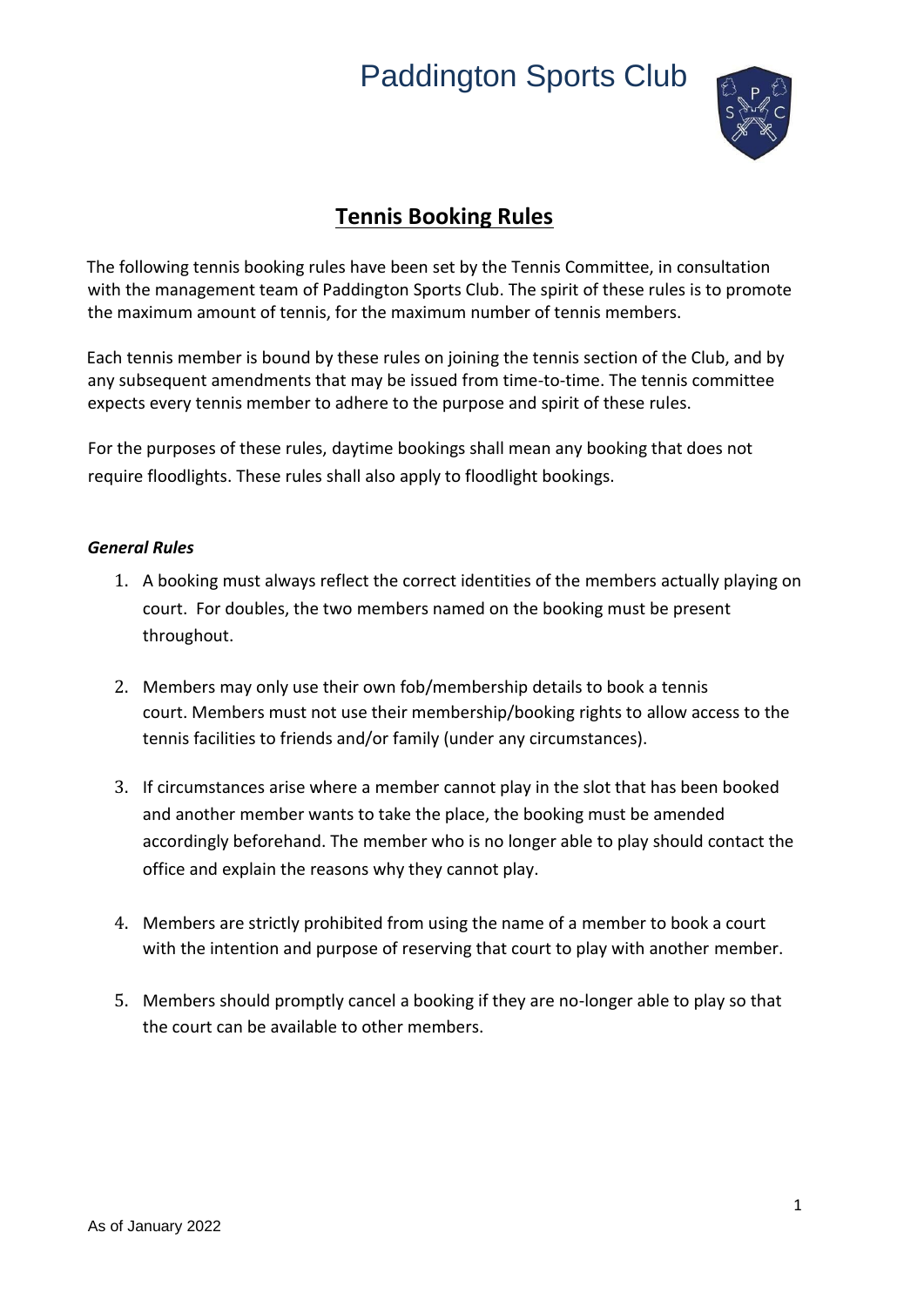

- 6. Members shall only be on court during the time of their actual booking, and shall finish their game promptly and not prohibit members booked for the subsequent hour to gain access to the court.
- 7. For Adult Drop-in and group coaching sessions, members are required to register and pay for the session on ClubSolution or at the office beforehand.
- 8. Members who are participating in pre-booked team training or team matches during peak hours may not book a court for the hour preceding the session, or until after the session has concluded.
- 9. Any other use of the tennis facilities which are not stated in these rules shall be at the discretion of the management team, and the Head of Tennis, exercising reasonable judgment that it does not breach the spirit of these rules, or generally prejudice to other members. Members are required to directly contact the Club's office to obtain express approval for such use on a case-by-case basis - and the office has absolute discretion to refuse any request. This would include circumstances where one member wishes to book a court for their sole use to practice their serve or use a ball machine.

### *Visitor booking rules*

- 1. Access to the tennis facilities for non-members/visitors shall be at the discretion of the tennis committee and may be amended from time-to-time. The tennis committee reserves the right to prohibit visitor bookings indefinitely if it is deemed in the interests of the Club and the current tennis members to do so. Any change in access to be communicated by the tennis committee to the tennis membership.
- 2. Members can make visitor bookings before 4pm on weekdays, after 2pm on Saturdays and after 4pm on Sundays.
- 3. Members may have a maximum of 4 visitor bookings per membership year.
- 4. Members are strictly forbidden from sharing their fob or personal/membership details with non-members in any way that would allow access to non-members to use the tennis facilities.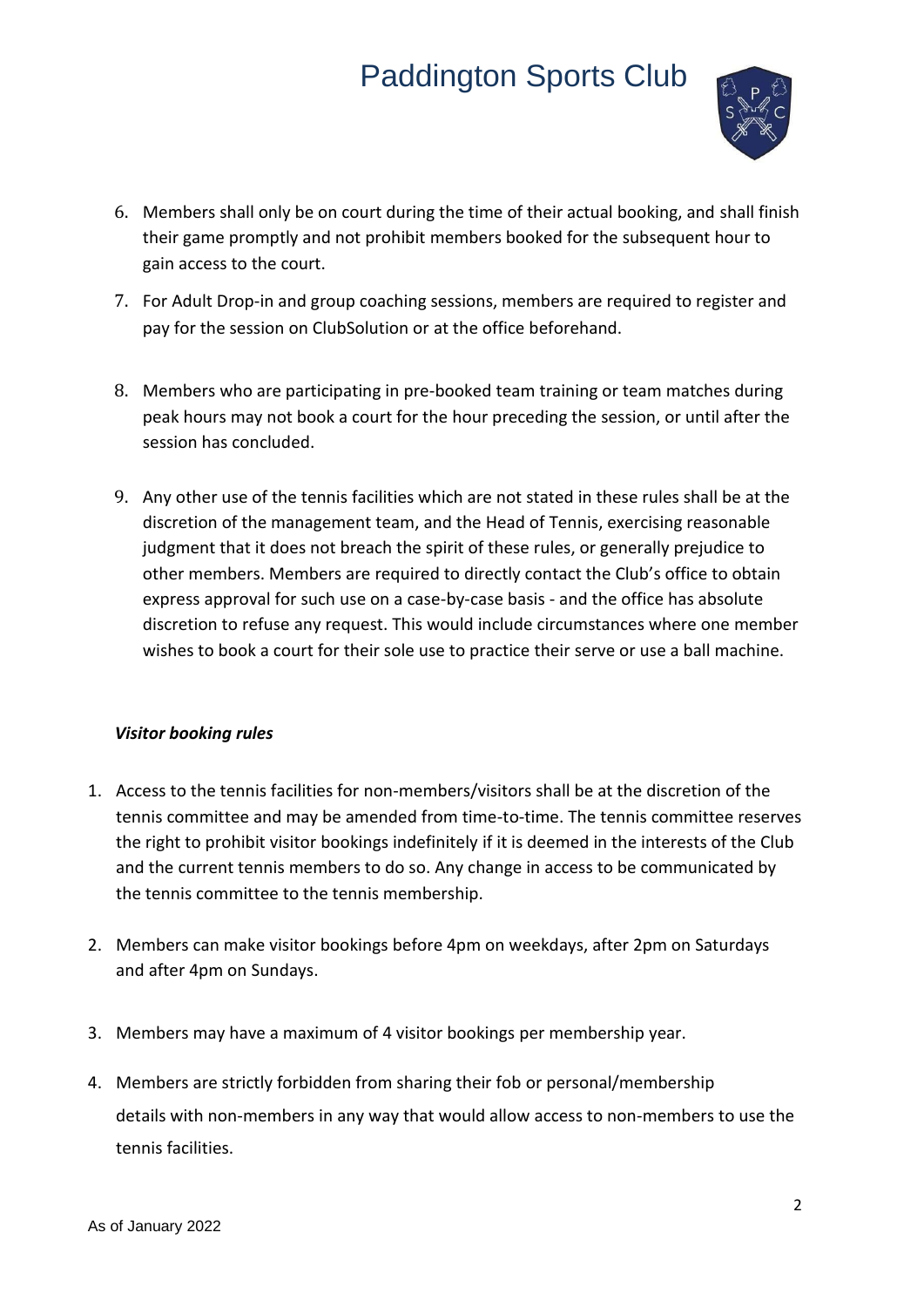

- 5. All visitors must be registered with the Club (in accordance with PSC's by-laws) and all booking fees must be paid in advance before a member plays with a non-member.
- 6. Members must not use the name of any other member to book or reserve a court if they intend to play with a Visitor (under any circumstances).

### *Social Tennis and Events*

The Club arranges regular social tennis sessions that are typically held on Friday evenings, Sunday afternoons, and Wednesday evenings during the summer months. Where members intend to attend these sessions, they are encouraged not to book courts for immediately before or after the social tennis session. Where social tennis sessions are particularly busy, priority will be given to those members that have not played that day.

#### *Behaviour*

- 1. Tennis members and their visitors are expected to behave according to the club's Code of Conduct, the Bye-Laws, and any other rules that may be set from time-to-time. The code of conduct can be found [here.](https://9db58e59-2b6b-409d-8af5-b9660a17a887.filesusr.com/ugd/6448dc_523febb17f7c498a8fce4fb453a81362.pdf) In particular, the use of foul language and aggressive behaviour on court is a breach of these rules.
- 2. Abuse of staff members who are implementing these rules is considered a breach of these rules as well as a breach of the Code of Conduct and sanctions will be applied accordingly.
- 3. Any dishonest behaviour shall also be considered a breach of these rules.

#### *Penalties*

Violations of the booking and visitor rules will be subject to the following penalties.

#### **Booking rule violations**

- 1. First-time violation warning
- 2. Second-time violation one day suspension
- 3. Third-time violation one week suspension

#### **Visitor rule violations**